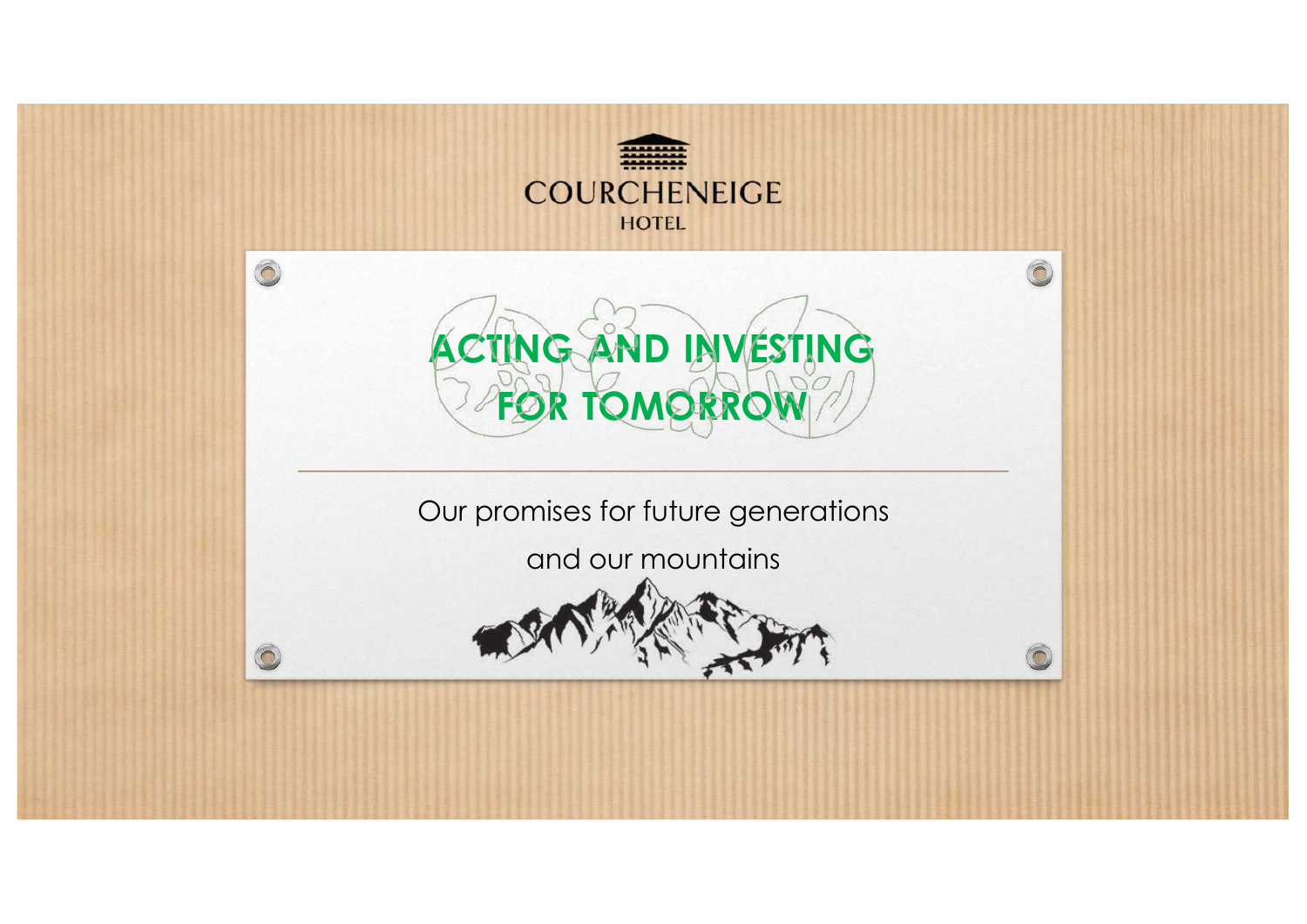

- **The Courcheneige Hotel and its commitment to an environmental approach**
- Aware of the fragile balance of our planet and of our responsibilities, the Courcheneige is committed to carrying out a number of eco-responsible actions
- We try to be as **active** and **preventive** as possible through common sense actions and eco-citizen gestures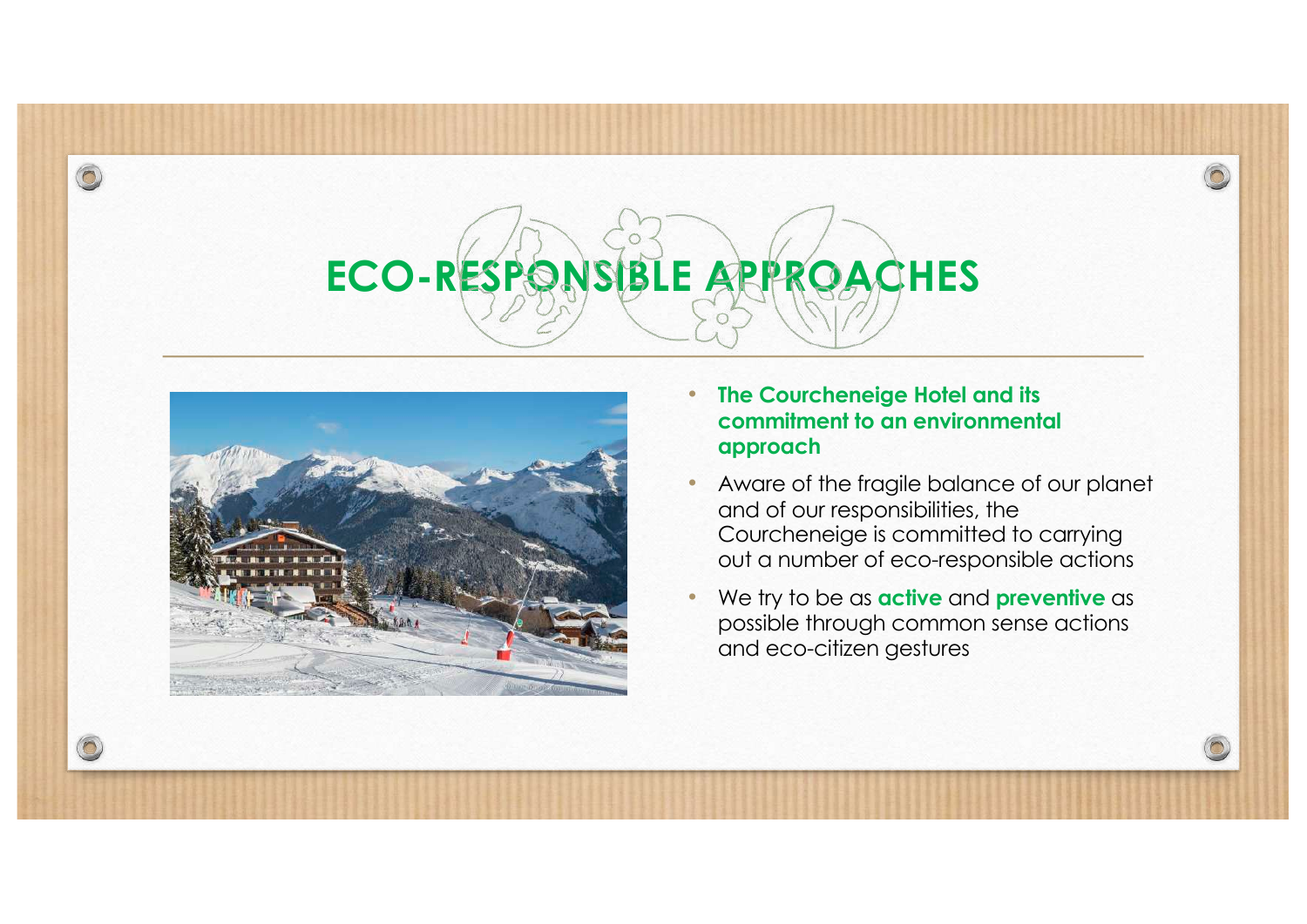#### **Water efficiency**

 $\odot$ 

Showers, taps and toilets equipped with water-saving systems / limiting the number of washing machines

#### **Energy saving**

Used light bulbs replaced by lowenergy bulbs / radiators equipped with thermostats / regular maintenance of our electrical and gas installations and our boiler / lights turned off after each visit / reduction of standby time for electrical appliances

#### **Recycling of packaging and waste**

Selective sorting of light bulbs, ink cartridges, batteries, cardboard, glass, aluminium and PET / limiting individual packaging by eliminating individual portions at breakfast, reusable glasses in bathrooms

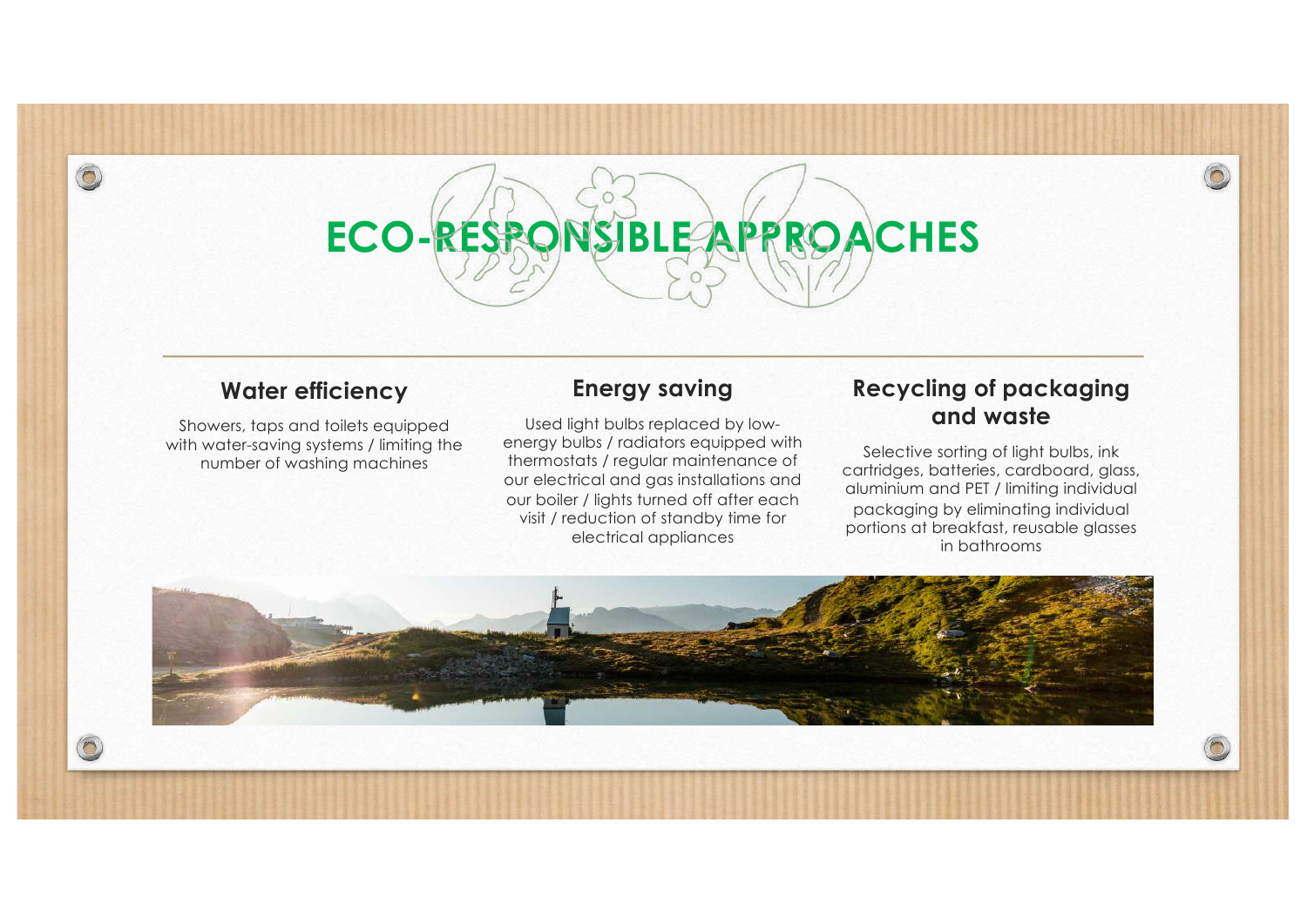#### **Paper handling**

 $\circ$ 

Use of thin paper / printing on both sides of the paper / reduction of printing to a minimum

#### **Use of cleaning products and housekeeping**

Reduction in the number of cleaning products and use of steam cleaning / use of phosphate-free detergent and Ecolabel products for surfaces

#### **Choice and management of food products**

Short distribution channels and local suppliers are favoured / our products are seasonal, regional, if possible farm produce and from organic or sustainable agriculture or from fair trade

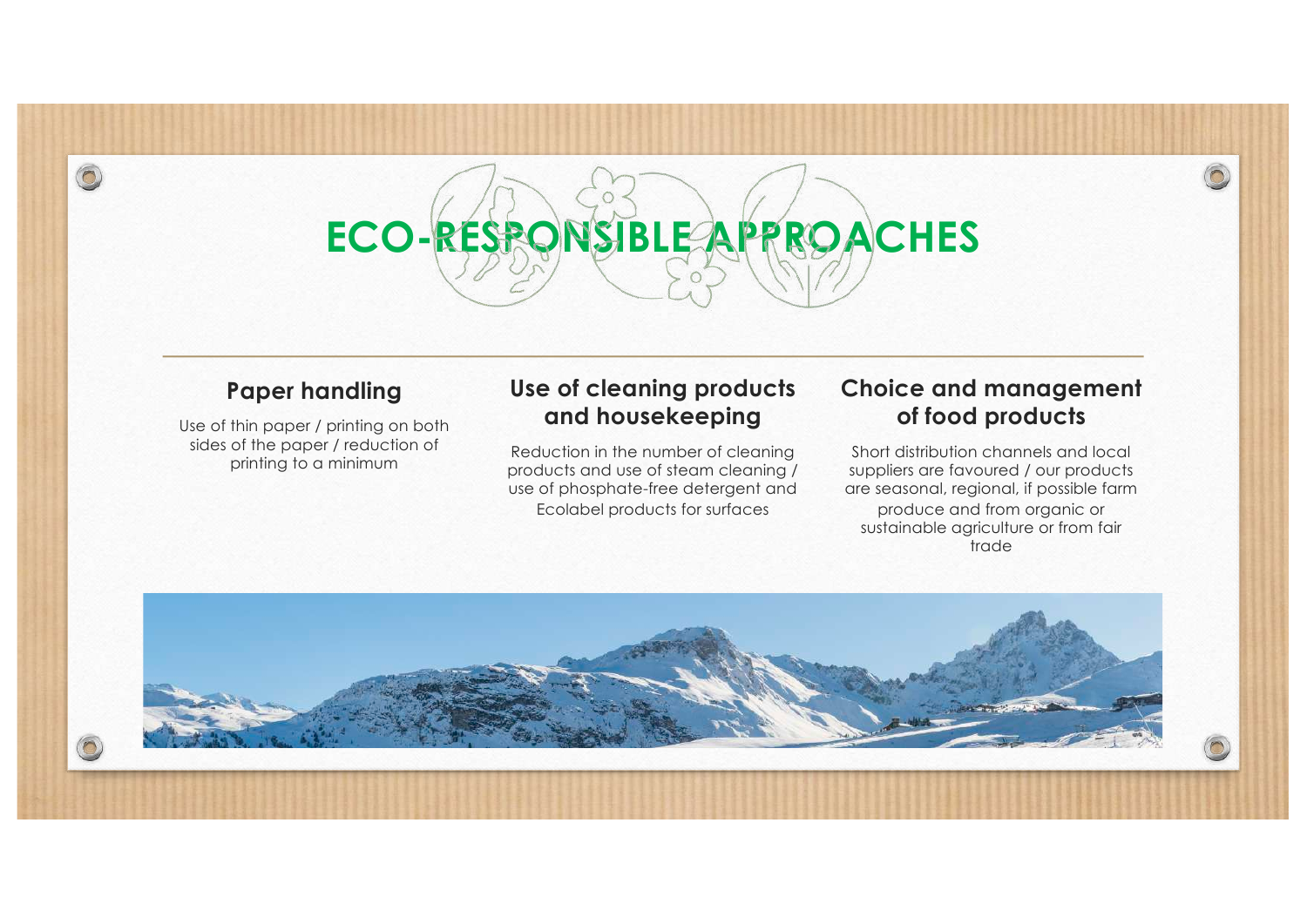

- We want to be part of this eco-responsible approach in the long term. Therefore, we make all our staff aware of these actions and we regularly evaluate the means implemented.
- During your stay at the Courcheneige, you too can support our action by making simple gestures.
- We remain attentive to your comments and ideas in order to grow in this important sphere.
- **We are all concerned !**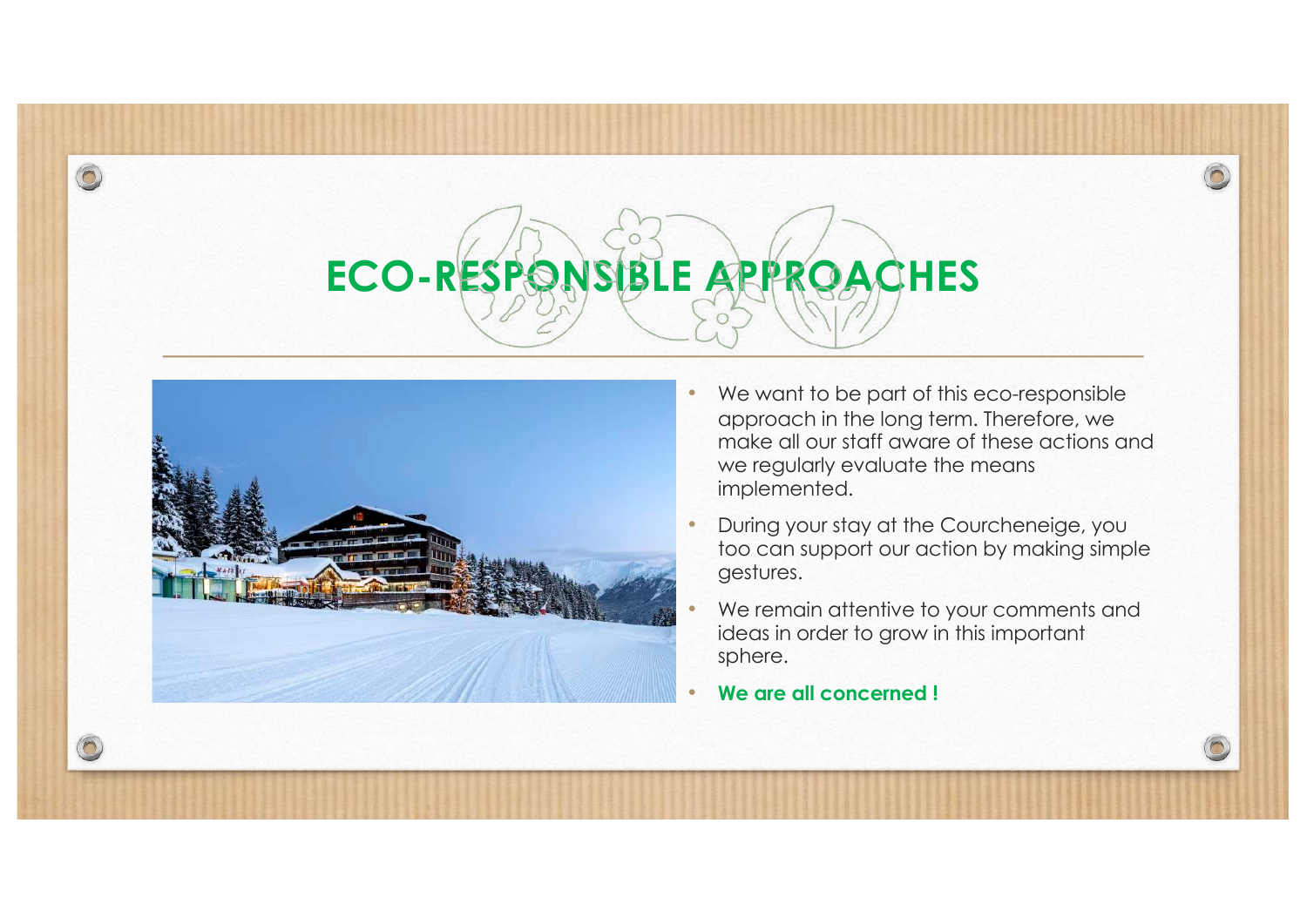#### **Information for customers on low environmental impact transport in the resort of Courchevel**

• The Courcheneige and its teams are aware of the environmental impact in Courchevel

 $\circledcirc$ 

• That's why we suggest you leave your car and follow our ecological approach by using the following means of transport...



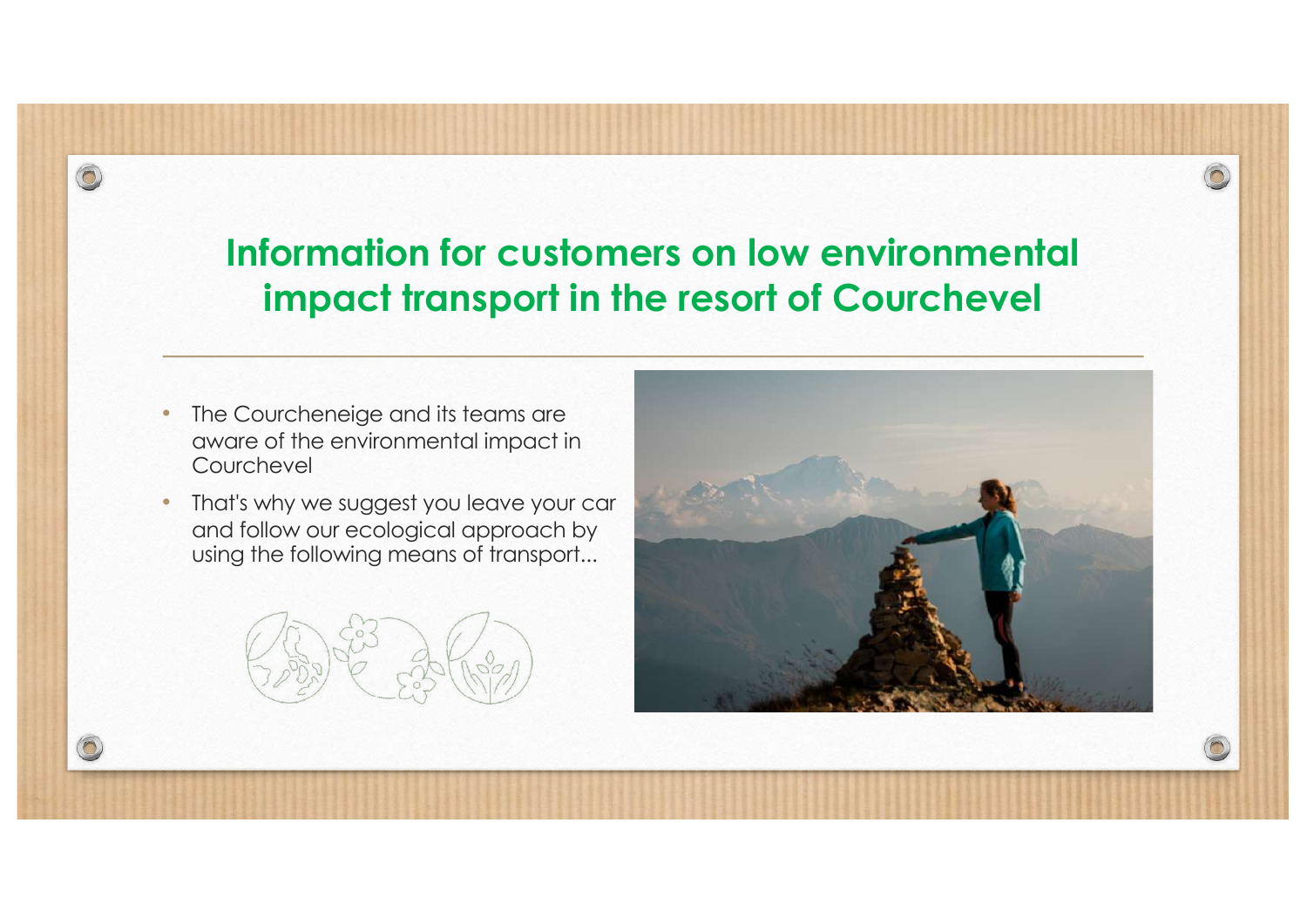## **The horse-drawn carriages Zero impact and so contemplative**

• You can borrow the horse-drawn carriages at the Croisette to get around Courchevel.

 $\circledcirc$ 

• An original way to explore the town and discover the landscape without impacting on the environment!



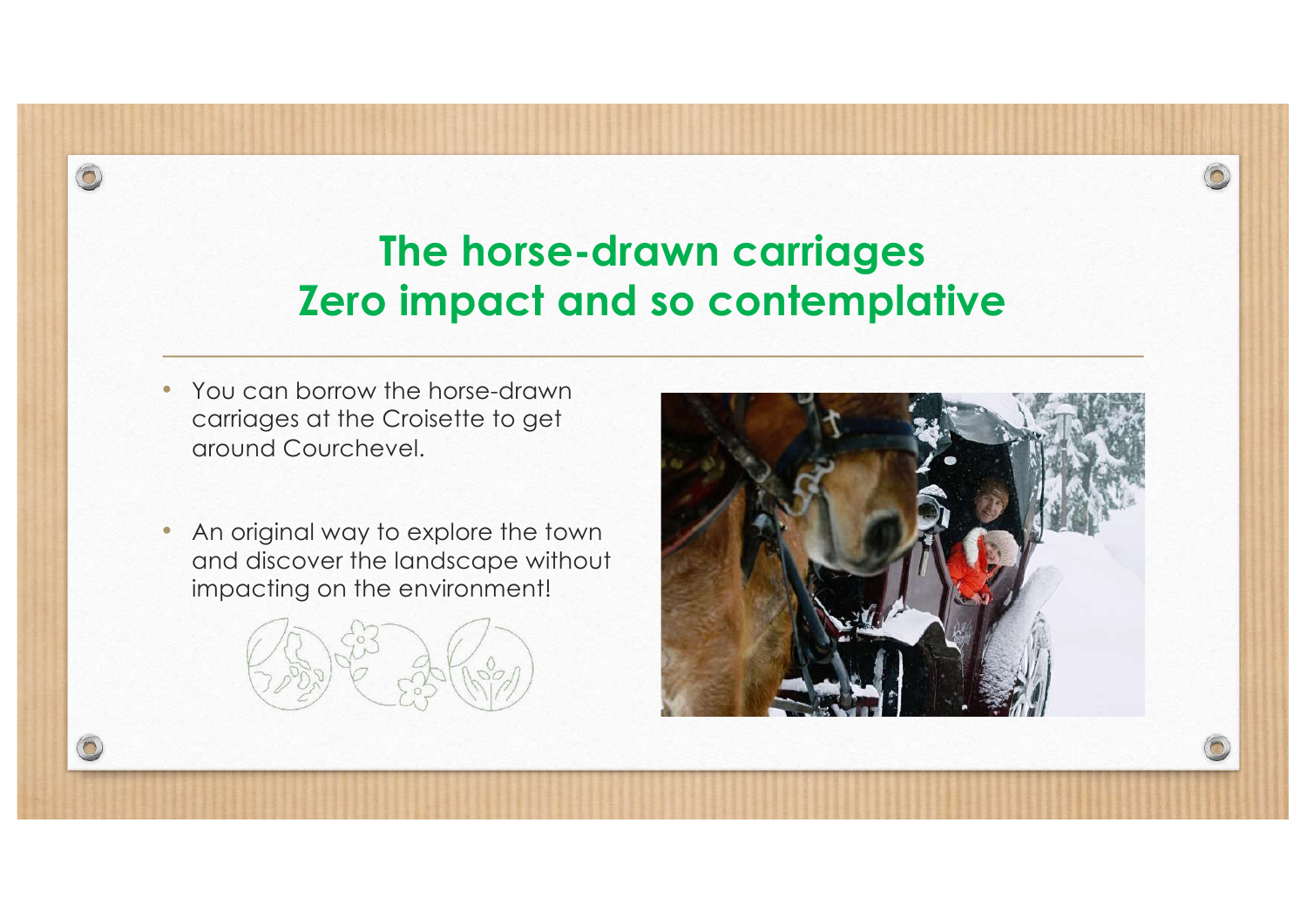## **Ski lifts & gondola Very limited impact and so fast**



 $\odot$ 

- The Praz and Grangettes cable cars in Courchevel are real assets for pedestrians. They allow locals and holidaymakers to reach the centre of Courchevel from 7.45am to 11.30pm
- The Jardin Alpin cable car is open from 8.35am to 7.10pm
- It is also more comfortable for users with faster connections
- Le Praz / Courchevel 1850 in 6 minutes
- Courchevel Village / Courchevel 1850 in 5 minutes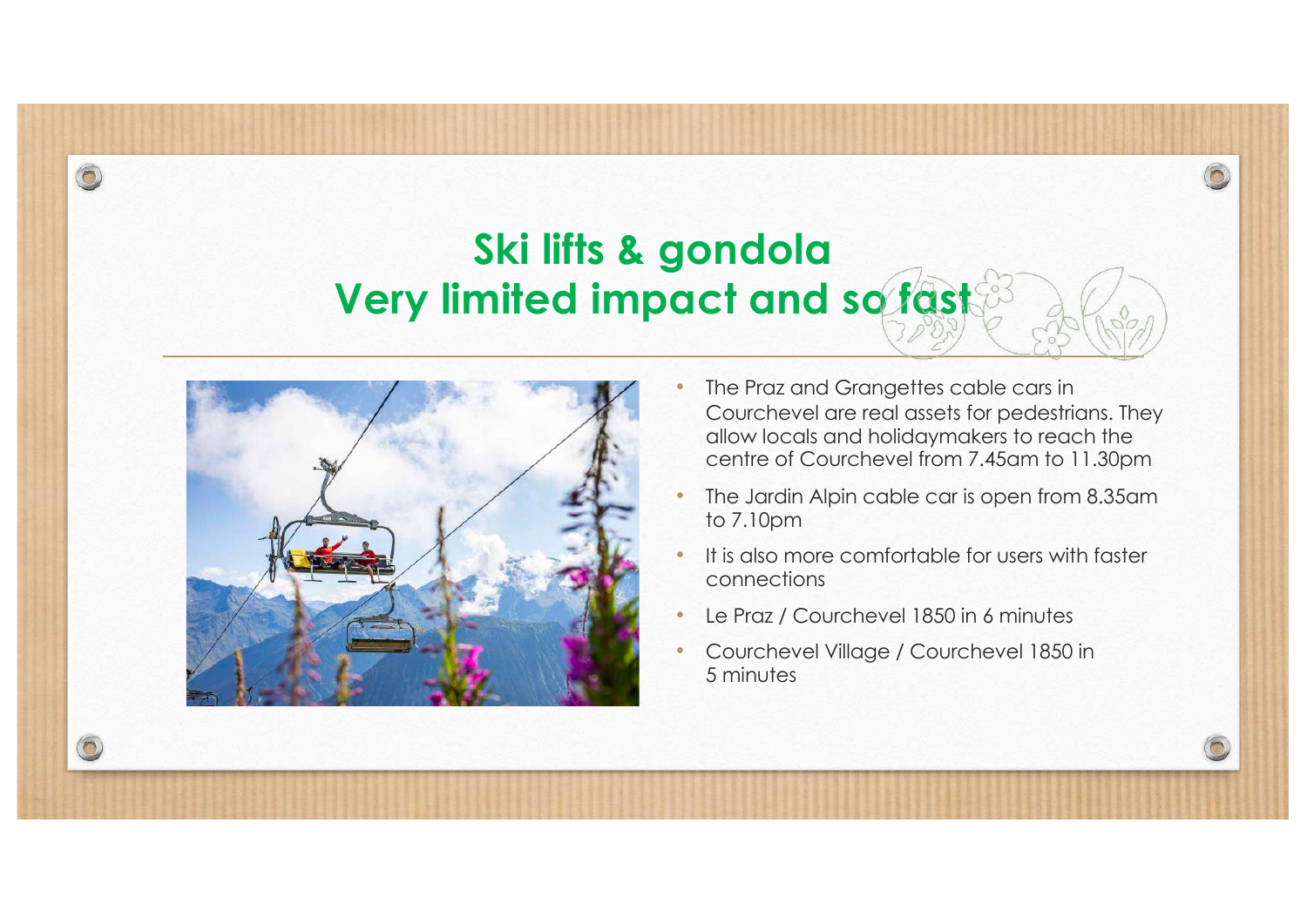## **The Courchevel shuttles Impact reduced by the collective effect**

• They are very practical, they are free and run throughout the resort from Saint-Bon to the Altiport

 $\circledcirc$ 

• With a wide range of timetables to suit everyone, from 7.25am to 2.15am



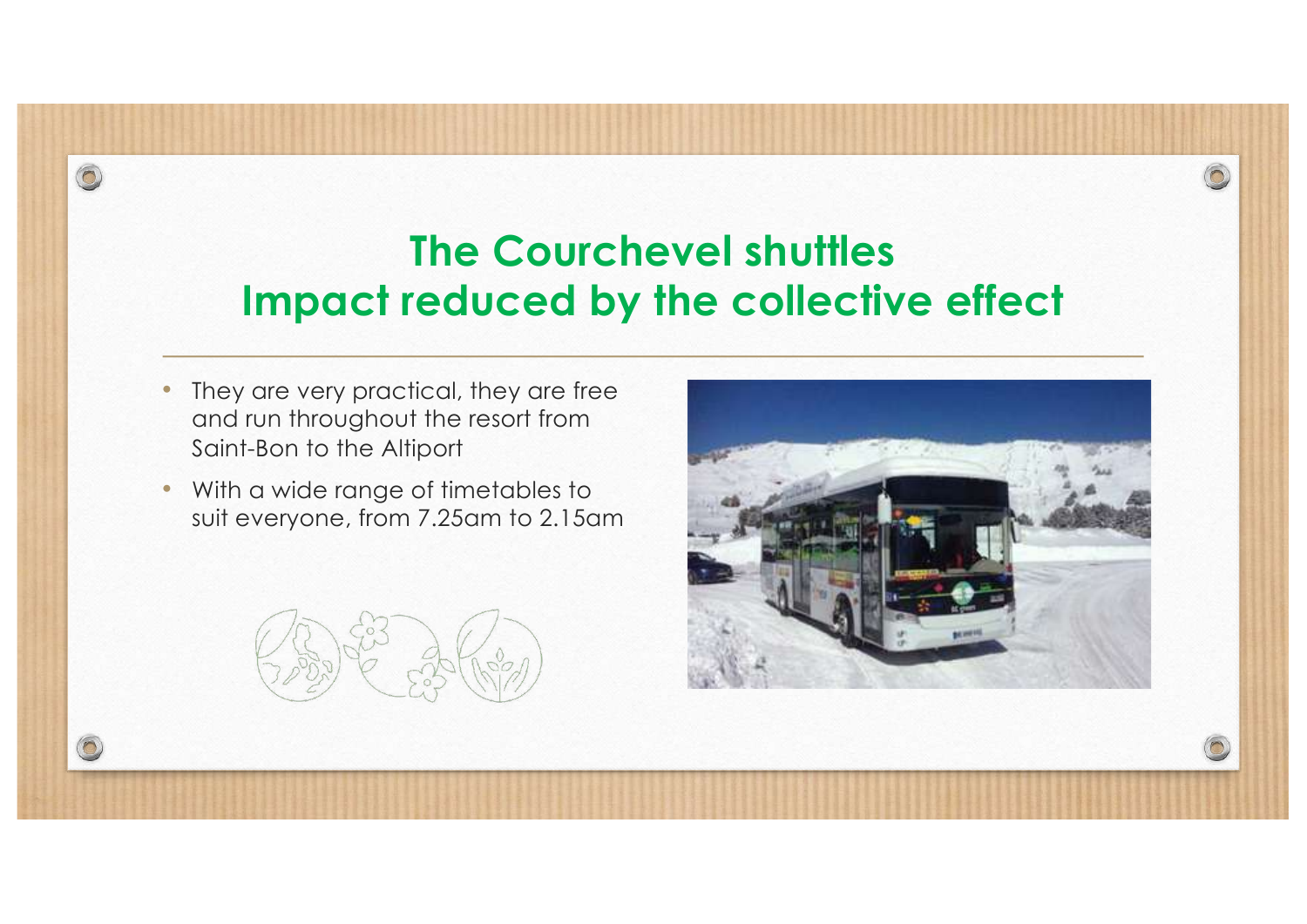### **Local taxis & free hotel shuttles Impact reduced by collective effect**



- They will come to you in Courchevel but also for your long journeys
- Favour electric or hybrid taxis which are more respectful of the environment
- The Courcheneige offers you its free shuttle service for your trips between the hotel and Courchevel 1850, all week long between 9am and 9pm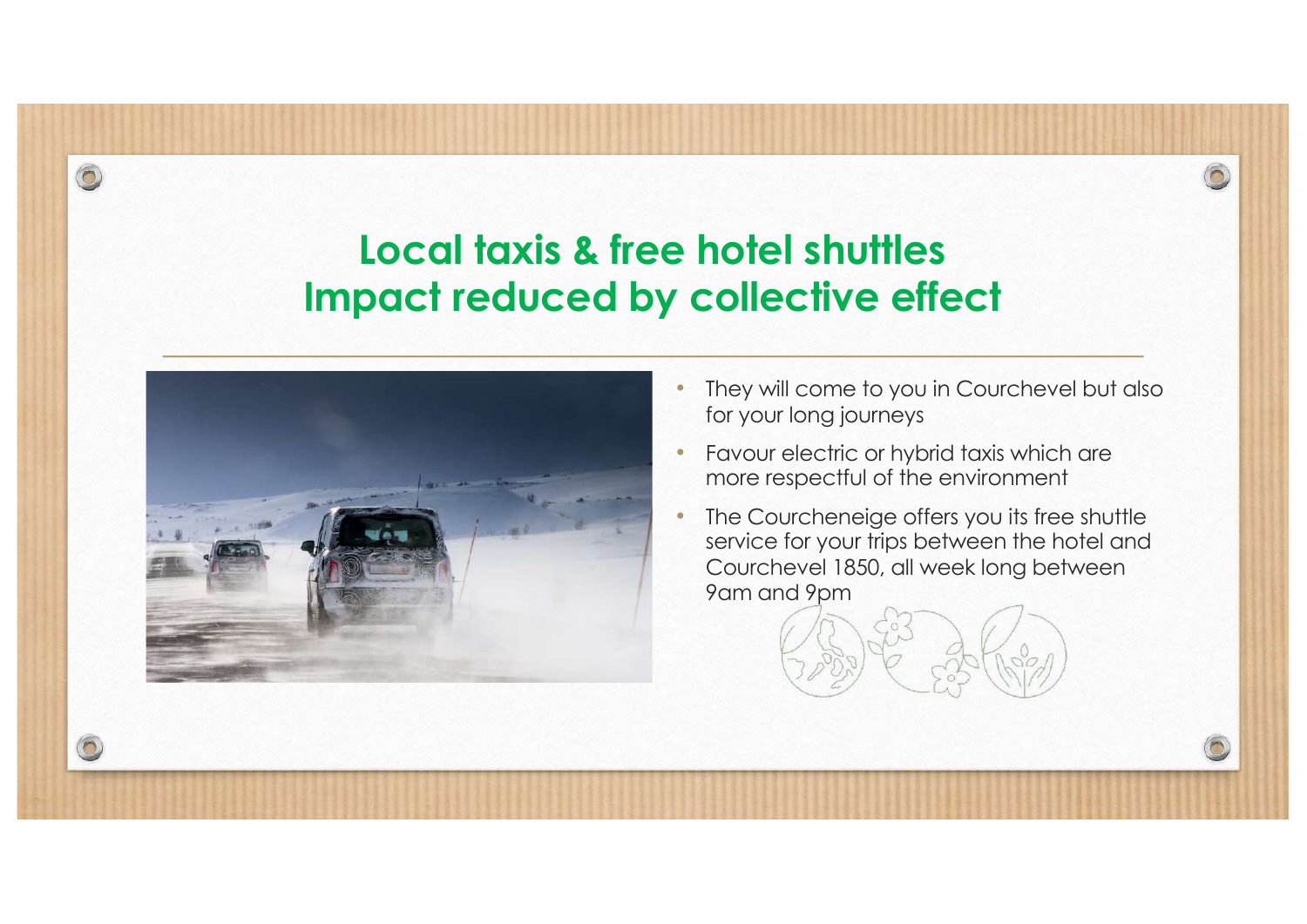## **Take the train instead of the plane to reach us**

- Direct trains are available during the winter
- London Moutiers in 8h30

- Brussels Moutiers in 7h30
- Paris Moutiers in 5 hours
- The train emits up to 50 times less CO2e than the car and 80 times less than the plane



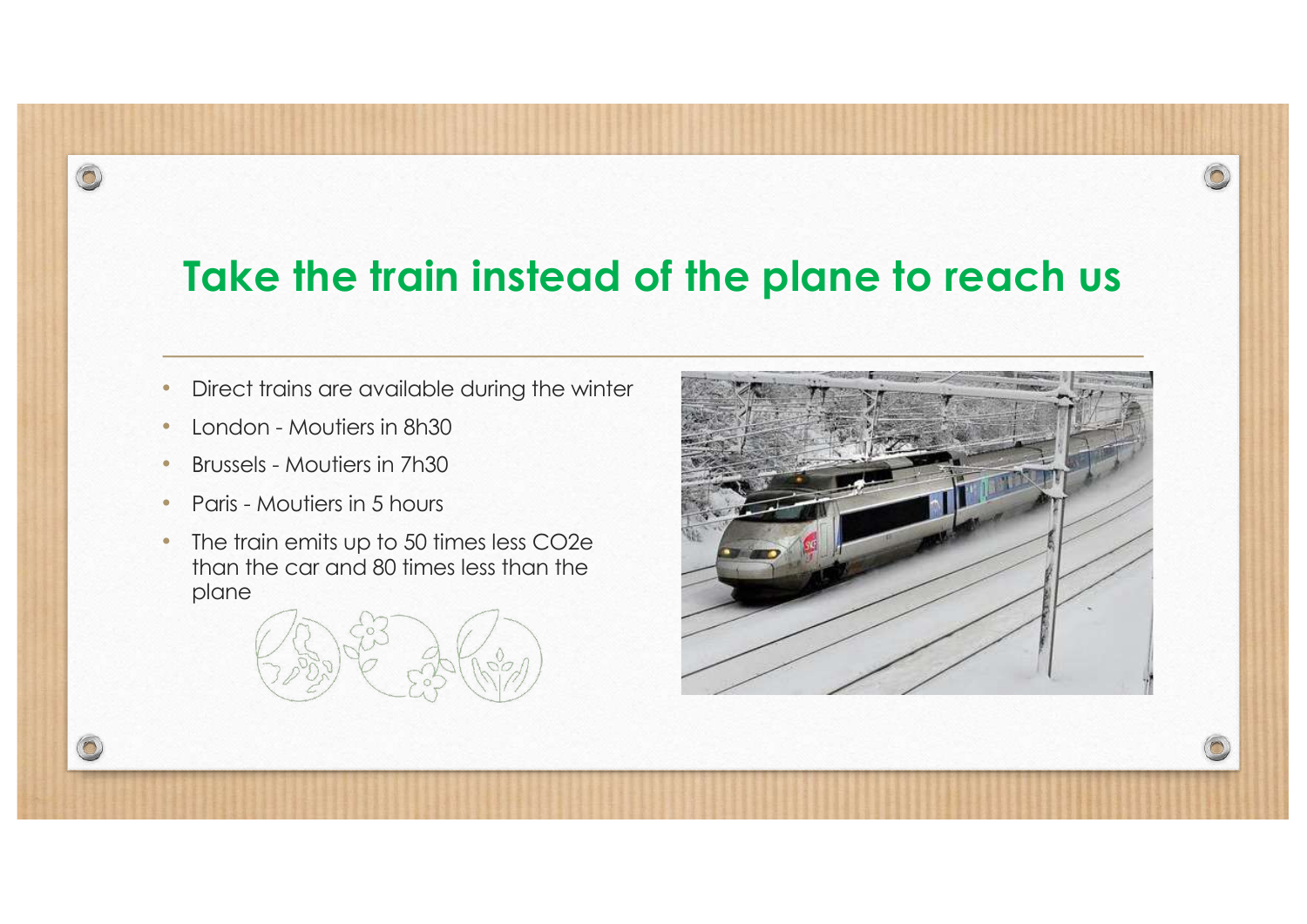ÉCONOMIES DES RESSOURCES

Numéro de certificat: 8afa0f82 Période: 1 November 2017 - 31 March 2022

 $\bullet$ 

# **OUR EFFORTS**

 $\circledcirc$ 

 $\bigcirc$ 

# Our results



#### HOTEL LE COURCHENEIGE

utilise des produits écologique pour le nettoyage professionnel 1 November 2017 - 31 March 2022

reen

**PROFESSIONAL** 

Nous certifions par la présente attestation que le calcul des économies en ressources en plastique, pétrole et CO2 se fonde sur les quantités de produits livrées au client.

Le calcul a été effectué avec le **green care** PERFORMANCE CALCULATOR qui se trouve sur get.wmprof.com get.wmprof.com

Les volumes et les résultats relatifs enregistrés que nous attestons sont conformes à la certification du produit délivrée par Ecolabel and Cradle-to-Cradle®.

Les conteneurs en plastique des produits couverts par ce certificat sont composés de 27% de matériaux recyclés (taux de recyclage). Le calcul de la certification a été validé par les auditeurs environnementaux d'INTECHNICA Cert GmbH.



Werner & Mertz Professional

mm<sub>m</sub>